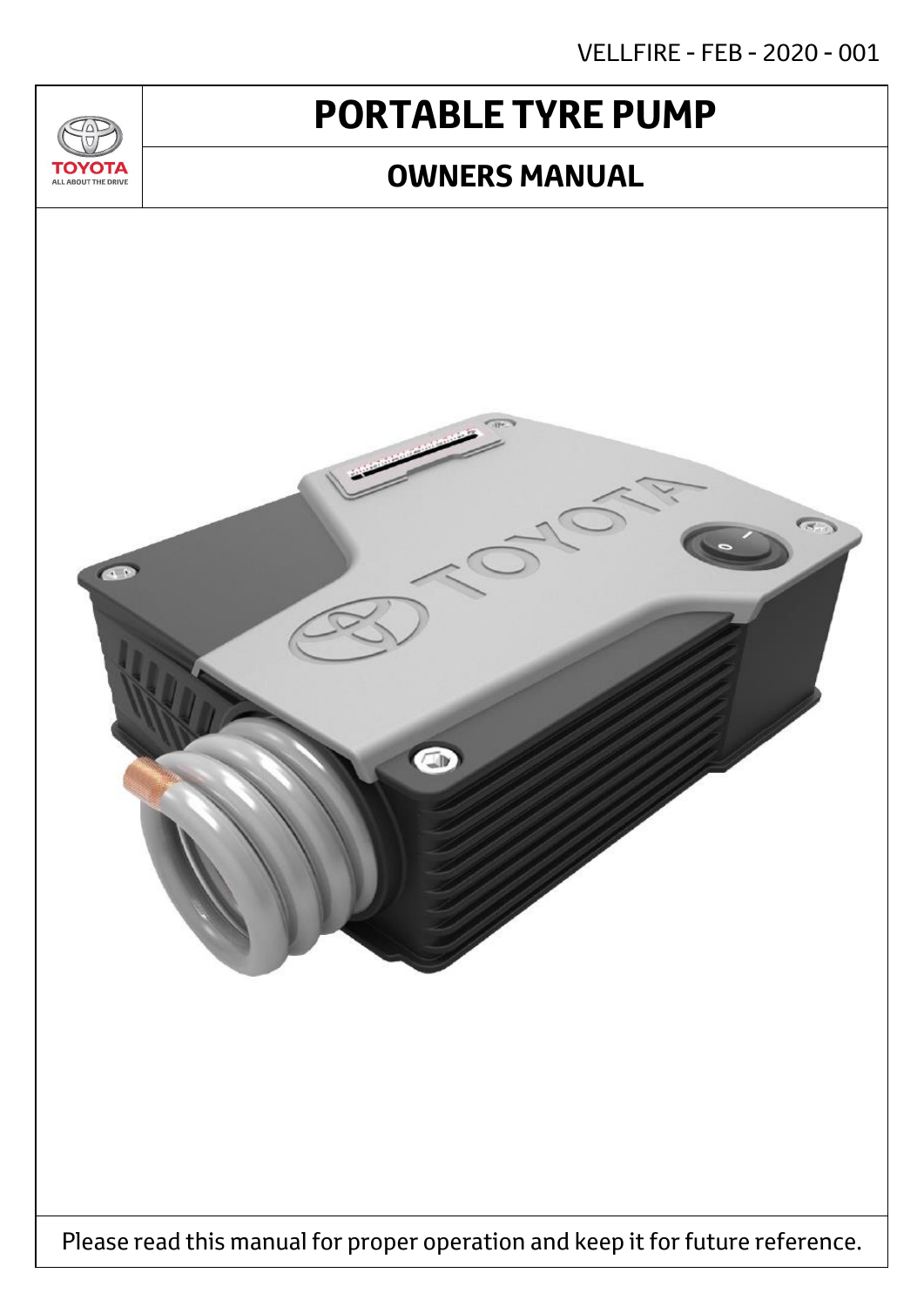VELLFIRE - FEB - 2020 - 001



# **TABLE OF CONTENTS**

## **PORTABLE TYRE PUMP**

| <b>Section</b> | <b>Title</b>                          | Page           |
|----------------|---------------------------------------|----------------|
| 1.0            | <b>Statements</b>                     |                |
| 1.1            | <b>Safety Instructions</b>            | 1              |
| 2.0            | <b>Getting Started</b>                |                |
| 2.1            | Product over view                     | $\overline{2}$ |
| 2.2            | <b>Features</b>                       | $\overline{2}$ |
| 3.0            | <b>Operating 12V-DC Tyre Inflator</b> |                |
| 3.1            | Description of operation              | 3              |
| 3.2            | Inflating tyres                       | 3              |
| 3.3            | Inflatables                           | $\overline{4}$ |
|                |                                       |                |
| 4.0            | <b>Product / Device specification</b> |                |
| 4.1            | Specification                         | 5              |

Please read this manual for proper operation and keep it for future reference.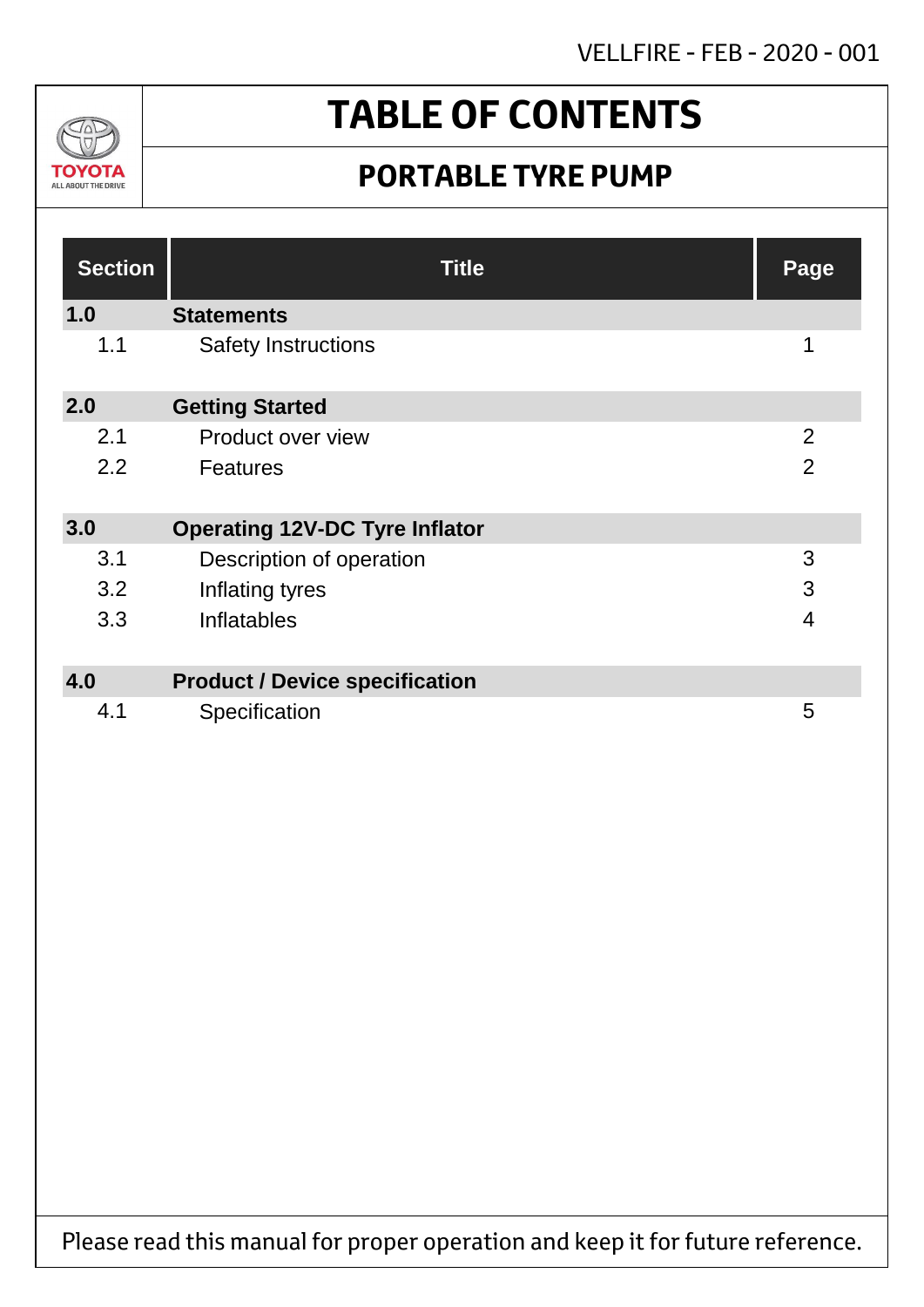# **SECTION 1.0**

### **Statements**

### **Safety Instructions 1.1**

### **Warning**

ALL AROUT THE DRIV

WARNING: Risk of bursting. Over inflating tyre can cause tyre to burst. Double check the rated pressure values recommended for your vehicle. (refer owner's manual)

### **Caution**

Be careful not to over inflate. Do not leave inflator unattended while the unit is running. Avoid bursting due to over inflation.

### **Safety measurement in the event of a breakdown**

Park the vehicle as far away as possible from flowing traffic. Switch on the hazard warning lights. Engage streeing lock and the wheels in the straight ahead position. Apply handbrake and engage gear into . All occupants should get out of the vehicle and wait outside the danger zone. Place warning triangle to alert traffic. Conform to traffic laws.

### **Tips**

- $\Box$  It is strongly recommended that you keep the vehicle's engine running while using the inflator to prevent discharge of your vehicle's battery. Inflator performance is also enhanced when operating inflator with vehicle engine running.
- $\Box$  Do Not leave the inflator unattended when the unit is in operation
- □ Pay attention to the pressure values of inflator when inflating. Prevent pressure values exceeding the value suggested by manufacturer. (refer owner's manual)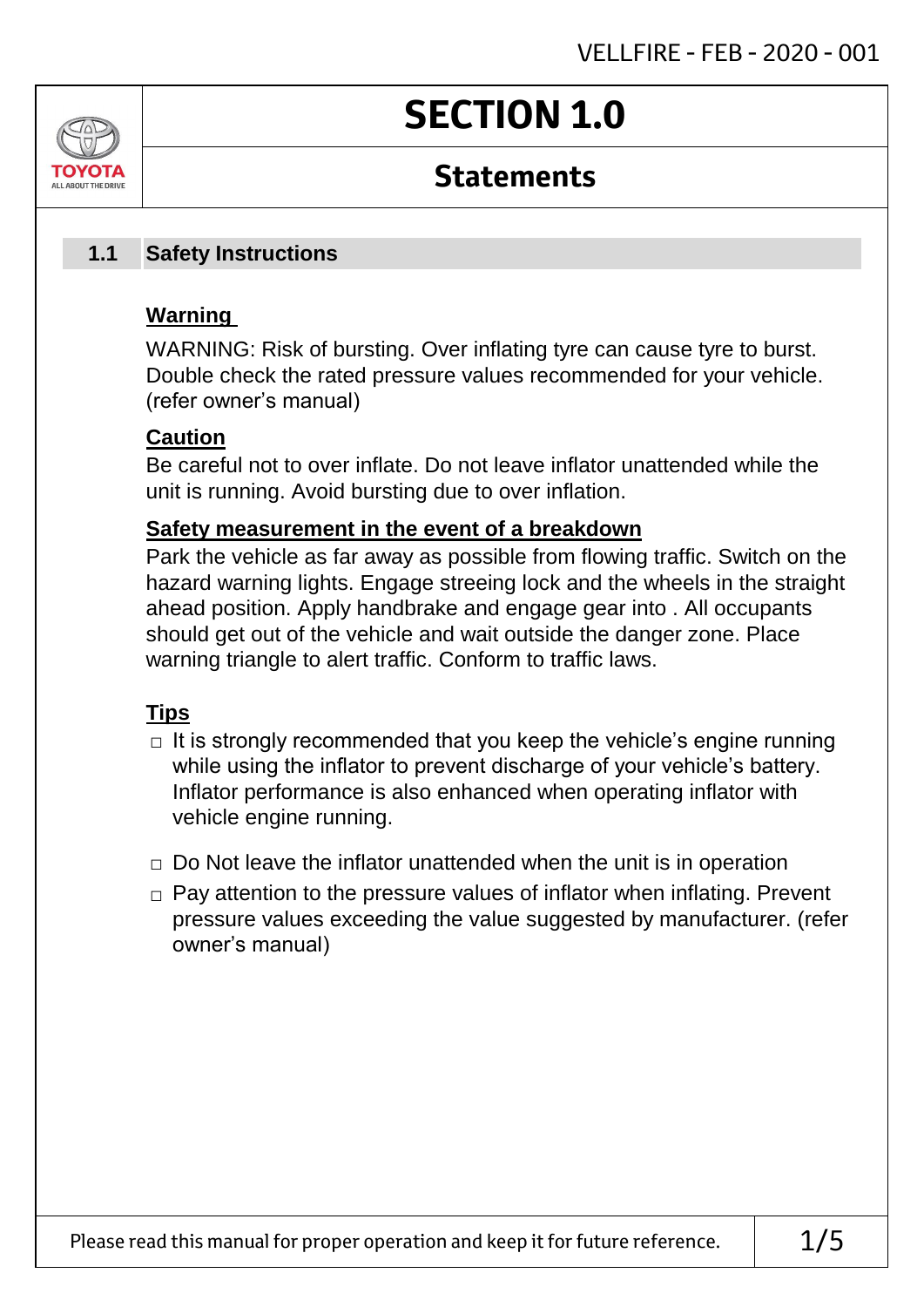# **SECTION 2.0**

## **Getting Started**

### **Product Overview 2.1**

The 12V DC inflator comes with a cigarette lighter plug that plugs right into your vehicle's cigarette lighter socket to inflate tyres, mattresses, balls and other inflatables.

#### **Features 2.2**

Jn

томогл ALL ABOUT THE DRIVE

- □ Tyre inflator, with LED backlight and easy to read pressure gauge.
- $\Box$  Highly effective work light.
- □ Perfect for filling car & bicycle tyres, athletic balls, air mattresses, rafts, etc.
- □ Compact size for easy carrying and storing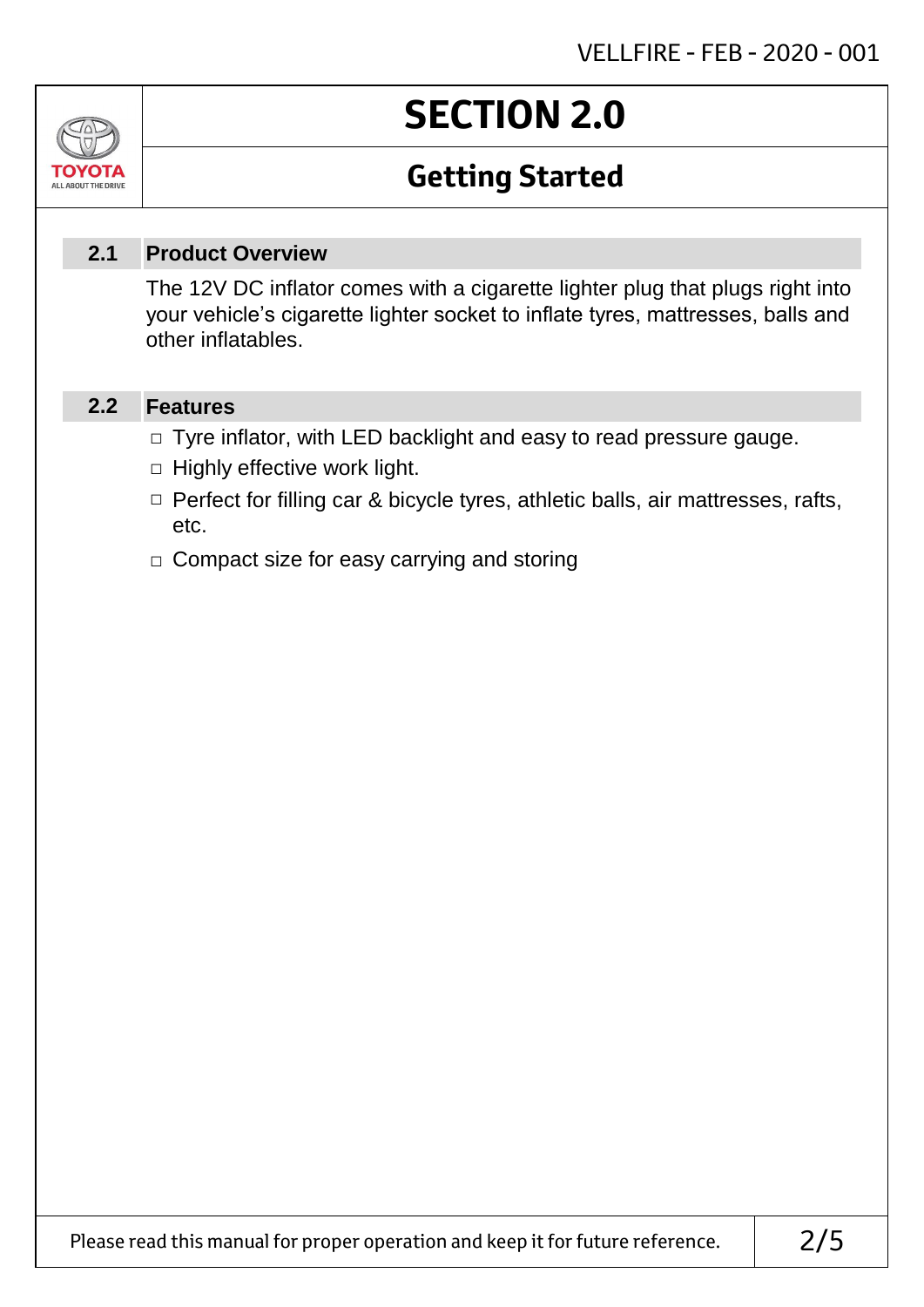# ALL AROUT THE DRIV

# **SECTION 3.0**

## **Operating Portable Tyre Pump**

### **Discription of operation 3.1**

- $_\square$  ON/OFF switch:"ON" to start unit and "OFF" to shut off the power at the end of use.
- $\Box$  Pressure gauge: easy to read pressure values.
- $\Box$  Brass connector: used with the accessory of inflator or used to inflate standard tyre.
- $\Box$  Inflation needle: attaches to brass connector to be used to inflate sport balls.
- $\Box$  Plastic nozzle: attaches to brass connector to be used to inflate toys and air mattresses.

### **Inflating tyres 3.2**

- 1. Attach the brass connector on the end of the air hose to the tyre valve stem. (See Fig.1)
- 2. Be sure to screw the valve stem threads tightly. (See Fig.2).
- 3. To inflate simply plug the power cord into cigarette lighter socket.
- 4. With the vehicle running, place ON/OFF switch to "ON" position and begin inflation.
- 5. When pressure gauge reaches desired pressure, place the ON/OFF switch to "OFF" position. Disconnect the power plug and remove the brass connector from the tyre valve stem.



**Fig 1. Fig 2.**

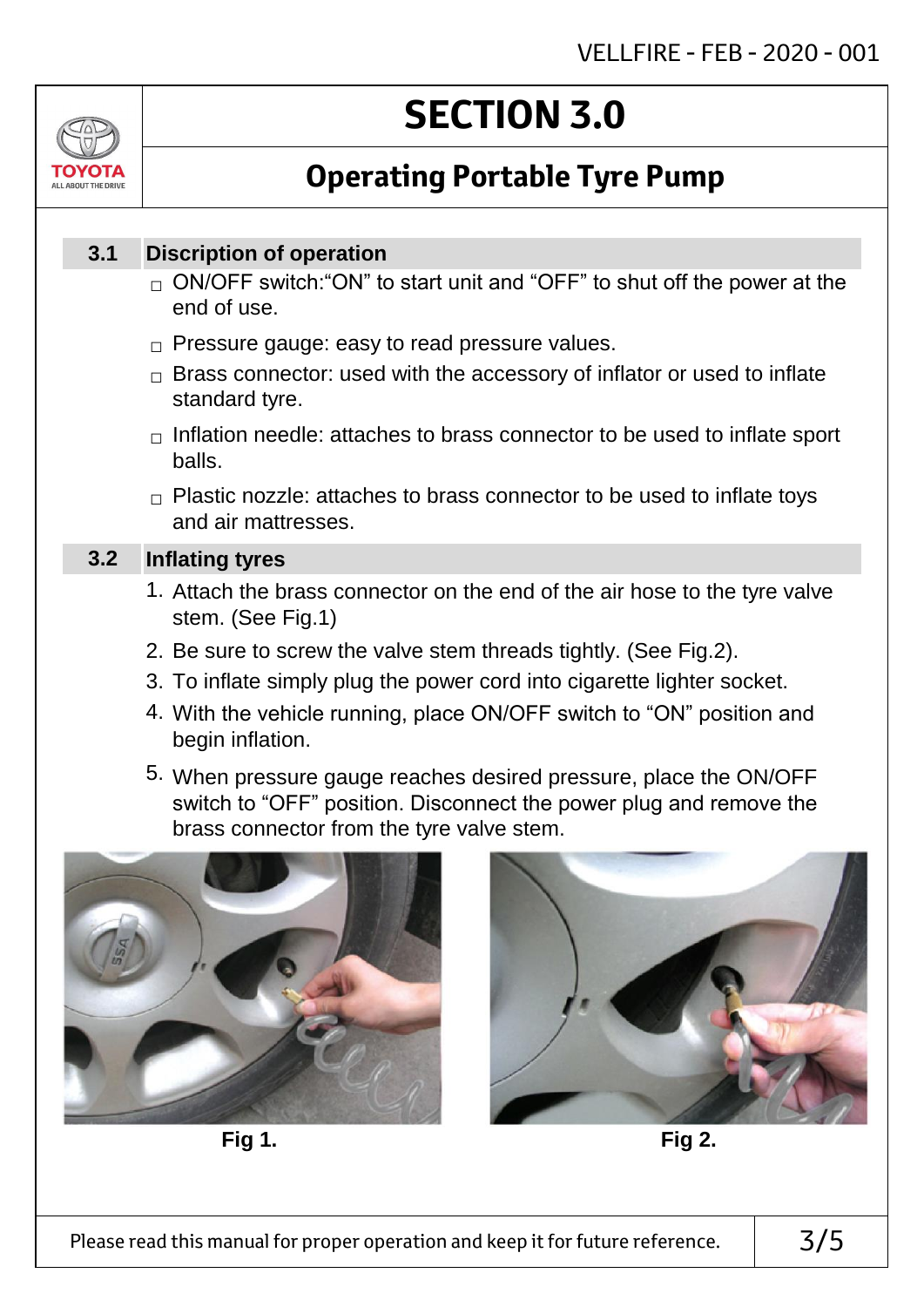# TOVOTZ ALL ABOUT THE DRIVE

# **SECTION 3.0**

## **Operating Portable Tyre Pump**

### **Inflatables 3.3**

### **(Balls, Beach Toys, Air Mattresses etc.)**

- 1. Attach the appropriate needle or nozzle to the brass connector.
- 2. Insert the needle or nozzle into the item that you wish to inflate.
- 3. Plug the 12Volt power cord on the inflator into cigarette lighter socket of the vehicle.
- 4. With the vehicle running, place the ON/OFF switch to "ON" position.
- 5. When the object is completely inflated to desired firmness, place the ON/OFF switch to "OFF" position.